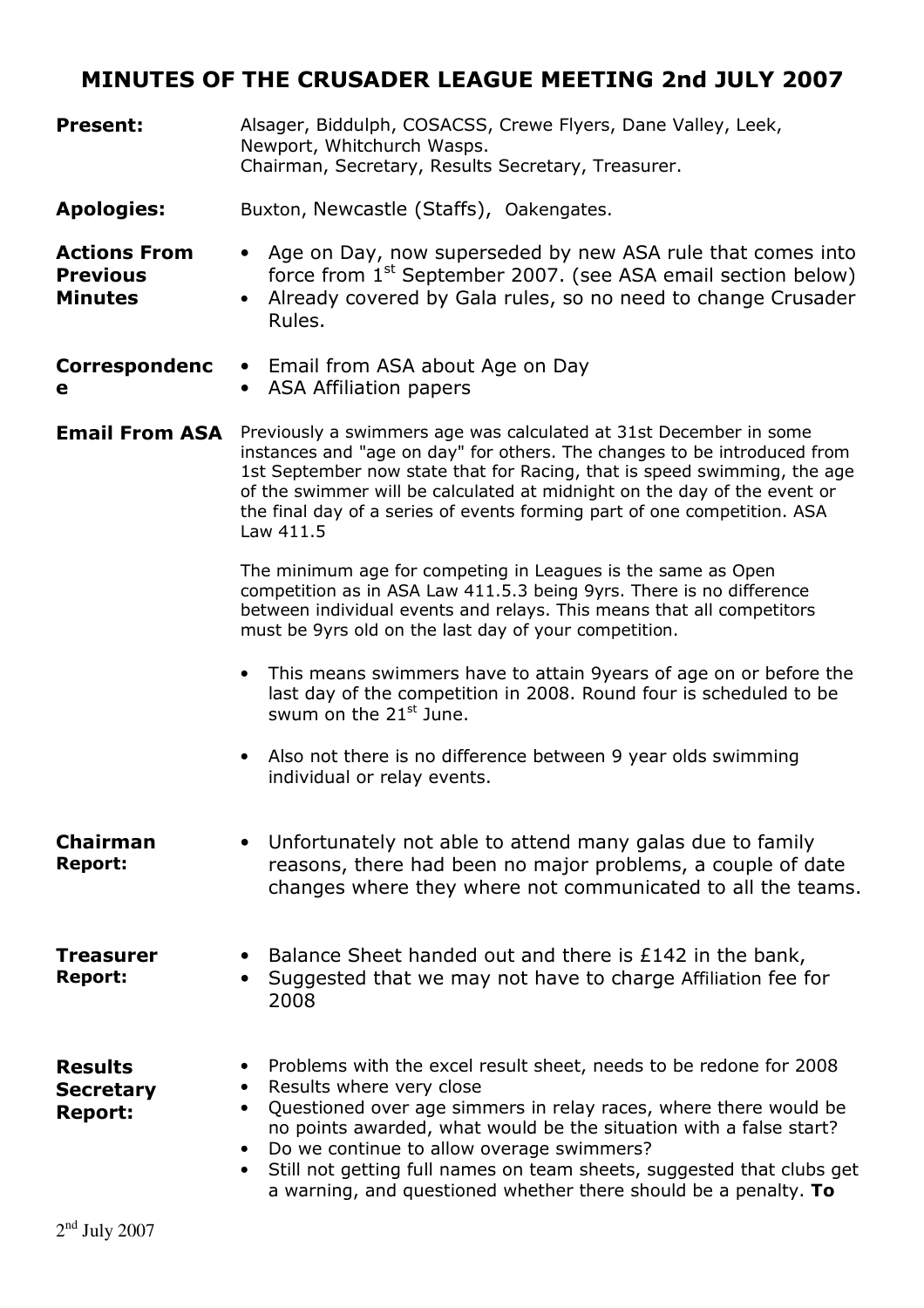### MINUTES OF THE CRUSADER LEAGUE MEETING 2nd JULY 2007

### be raised at AGM

- Team sheets when submitted at the start of the season to be in alphabetical order
- New age on day rule for Team Sheets
- Suggested all divisions swim the same events. To be raised at **AGM**
- Proposed tom scrap Gala Packs as all info can be downloaded from the website.
- One or two dubious decisions by Judges where the swimmers should have been disqualified. Could clubs try and ensure that officials are qualified.
- ASA Judge DQ sheets will be available on website.
- Change all one length events to be two lengths. To be raised at **AGM**
- Change 9 to 11 medley relay to be
	- 1. Backstroke 2 lengths
	- 2. Breaststroke 2 lengths
	- 3. Freestyle 2 lengths
	- 4. Freestyle 2 lengths To be raised at AGM
- All open events to 100 meters or 100 yards, problem at one gala where it was swum as 122yards.
- Question about NQT swimmers, not to be able to swim that stroke. Decided not to progress any further at this time.
- Bit of discussion about booking pools, no further action.

#### Results for 2007: DIVISION I DIVISION II DIVISION II 1. Biddulph 1. Dane Valley 1. Oakengates 2. Leek 2. Alsager 2. Whitchurch 3. Market Drayton **3. COSACSS** 3. Newcastle 4. Winsford 4. Crewe 4. Newport 5. Buxton

#### **Suggested** 2008 season: Dove Valley has applied to re-join the league and their application was accepted.

| <b>Dates</b>                | <b>DIVISION I</b>  | <b>DIVISION II</b>   | <b>DIVISION III</b> |
|-----------------------------|--------------------|----------------------|---------------------|
| January $19^{th}$ 2008      | Biddulph           | <b>Buxton</b>        | Dove Valley         |
| April 26 <sup>th</sup> 2008 | Dane Valley        | <b>COSACSS</b>       | Newcastle           |
| May 17 <sup>th</sup> 2008   | Leek               | Crewe                | Newport             |
| June 21st 2008              | Market Drayton     | Oakengates           | Whitchurch          |
|                             | Winsford (no gala) | Alsager (no<br>gala) |                     |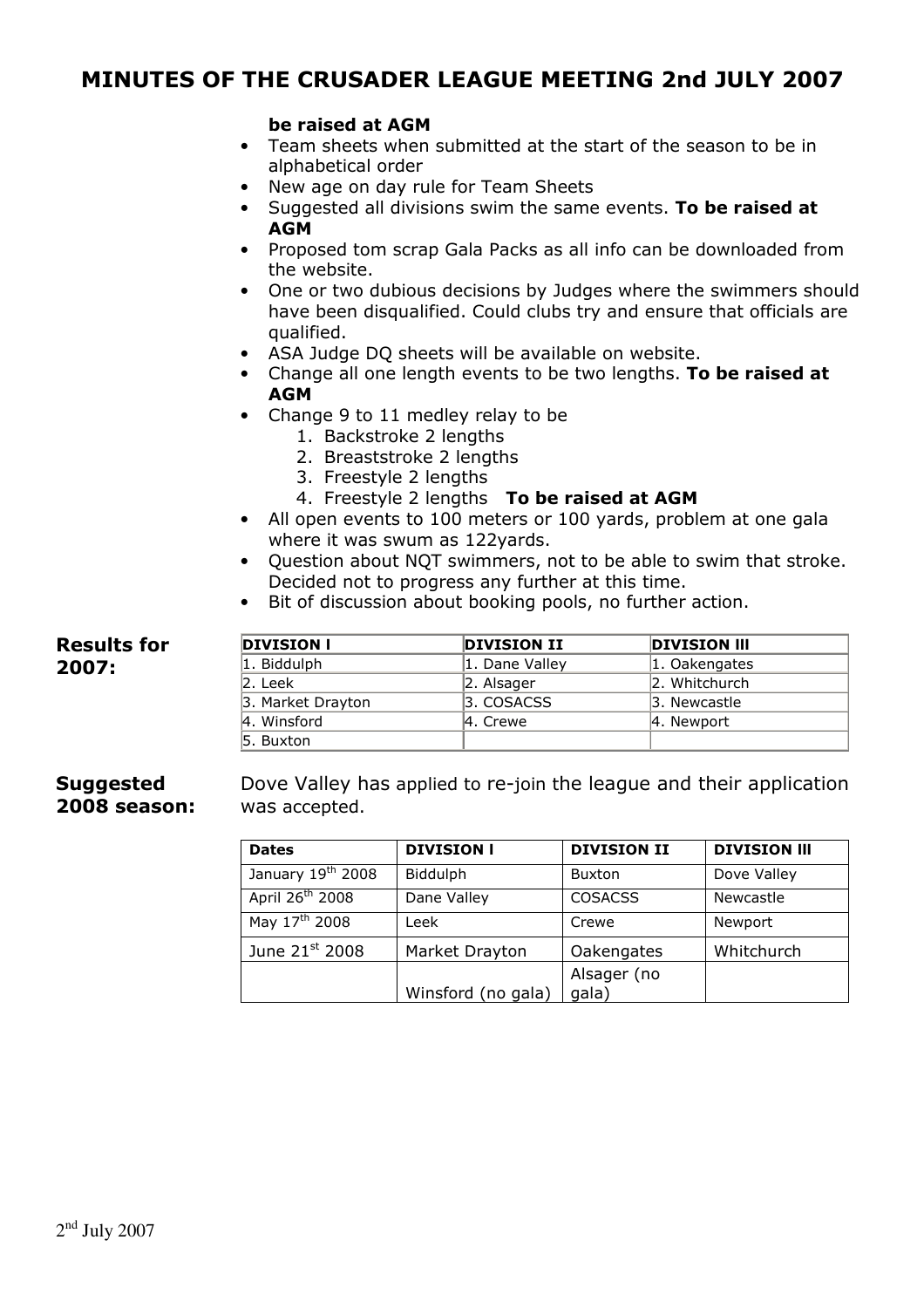# Matters For Agm:

| <b>Election Of</b><br><b>Officers:</b> | • It was pointed out that the rules state the Chair can only hold office<br>for a period of one year. The current Chair has held office for three<br>years, therefore will have to stand down. |  |  |  |
|----------------------------------------|------------------------------------------------------------------------------------------------------------------------------------------------------------------------------------------------|--|--|--|
|                                        | It had been previously decided that the Chair should rotate between<br>the clubs on an annual basis, this was agreed and Paula Clayton<br>from COSSACS will be Chair for the 2008 season.      |  |  |  |
|                                        | • The Secretary is willing to continue                                                                                                                                                         |  |  |  |
|                                        | The Treasurer is willing to continue<br>$\bullet$                                                                                                                                              |  |  |  |
|                                        | The Results Secretary is willing to continue                                                                                                                                                   |  |  |  |
|                                        | Any other nominations for office, in writing, duly seconded by another<br>club, must reach the Secretary by 31 <sup>st</sup> July 2007                                                         |  |  |  |
| <b>Other AGM</b><br>Items              | • Possible no affiliation fee for 2008                                                                                                                                                         |  |  |  |
|                                        | Any other items form discussion at the AGM in writing, duly<br>$\bullet$<br>seconded by another club, must reach the Secretary by 31 <sup>st</sup> July 2007                                   |  |  |  |
| To Gala<br><b>Procedures</b>           | <b>Proposed Change</b> • All galas to be scored 5, 4, 3, 2, 1. Immaterial if there are four<br>or five clubs. (new Excel Spreadsheet)                                                          |  |  |  |
|                                        | • Suggested all divisions swim the same events.                                                                                                                                                |  |  |  |
|                                        | Proposed to scrap Gala Packs as all info can be down loaded from<br>the website                                                                                                                |  |  |  |
|                                        | Change all one length events to be two lengths, thus no water<br>starts.                                                                                                                       |  |  |  |
|                                        | Change 9 to 11 medley relay to be<br>1. Backstroke 2 lengths<br>2. Breaststroke 2 lengths<br>3. Freestyle 2 lengths<br>4. Freestyle 2 lengths                                                  |  |  |  |

Aob: The membership fee of £10 will be due at the AGM.

# AGM 2007, 7.45pm on 24<sup>th</sup> September, Dane Valley

 $2<sup>nd</sup>$  July 2007